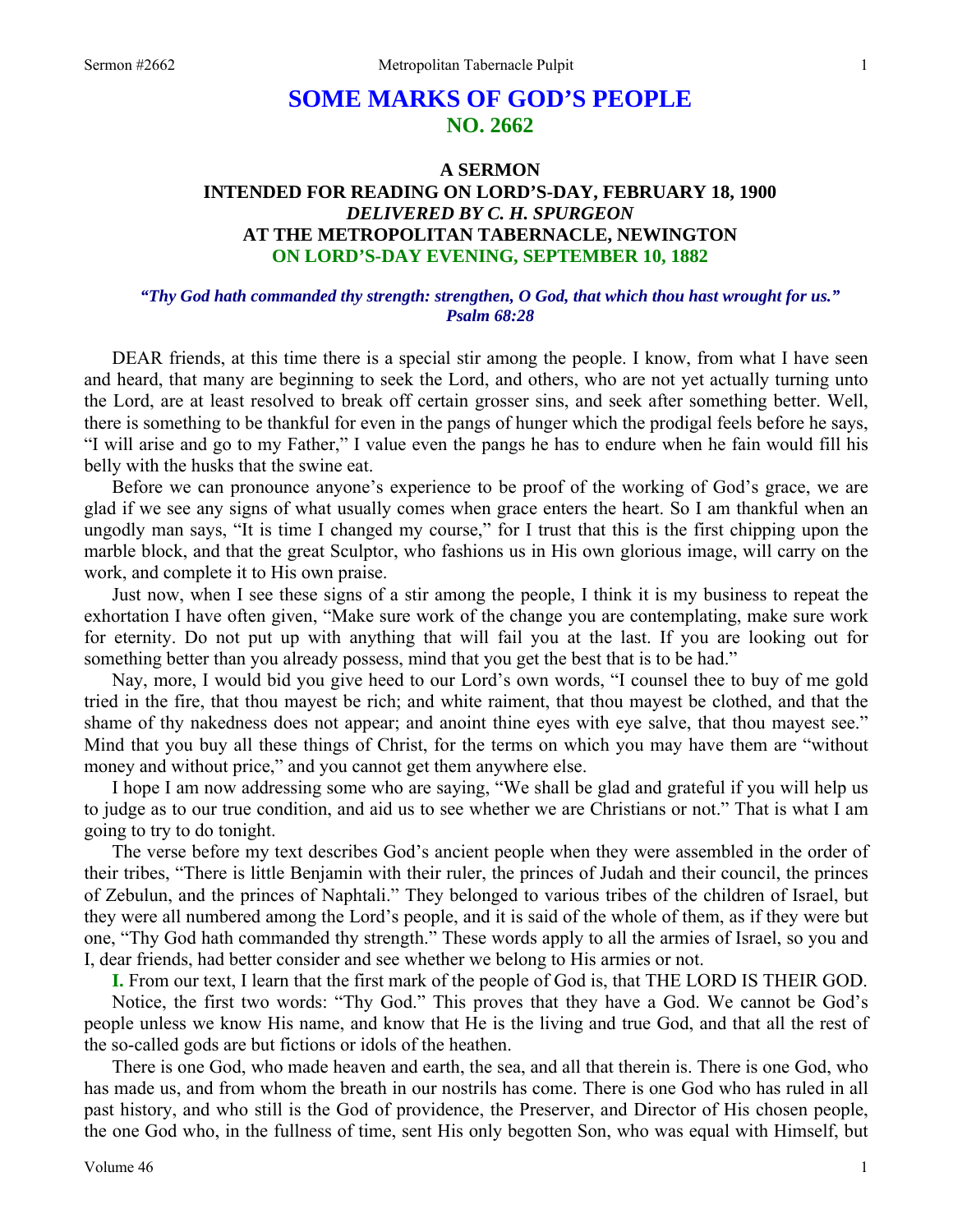who lived and died that the guilty sons of men might have their sins pardoned, and their wandering feet directed back to the great Father's house. The God of the Old Testament and the God of the New, the God of Abraham, of Isaac, and of Jacob, the God and Father of our Lord and Savior Jesus Christ, "This God is our God forever and ever: he will be our guide even unto death."

First, *God's people believe in this God.* If any do not believe in Him, they may call themselves what they please, but they are not the people of the living God. They may be the people of philosophy, they may be the people of the many dreams which men dream, nowadays, instead of believing in God, but they are not His people. I hope, beloved, that we have no question about this matter, and that we can say, without the slightest hesitation, "Yes, JEHOVAH, He is the God, JEHOVAH, He is the God."

He becomes our God, then, first, by our belief in Him, and next, *by our reliance upon Him*. This God is not merely an influence, certainly, He is not a fiction. He is a real Person, with whom we may speak, and who will hear us, and answer us according to His wisdom and goodness. The apostle truly wrote, "God, who at sundry times and in divers manners spoke in time past unto the fathers by the prophets, hath in these last days spoken unto us by his Son," and he is speaking to us still, through Him, words of grace, and love, and kindness. And He becomes our God, I repeat, when, believing in Him, we come and rely upon Him, implicitly trusting Him, that, seeing we are sinful, He may cleanse us—that, seeing we are ignorant, He may teach us—that, seeing we are feeble, we may lay hold upon His strength, and may thereby be preserved unto everlasting life.

Let me ask all of you whom I am addressing—Are you trusting the living God? You know what it is, as a child, to trust your parents—as a friend, to trust a friend, are you dealing just in that way with God? Then, are you relying upon Him, depending upon Him—especially relying upon Him as He is revealed in Jesus Christ His Son, the sin-atoning Savior? If you are, you are His people. If you are not—whatever you may do, or be, or say, or think—you are not numbered among the people of God. Faith is the distinguishing mark of His elect. Where it is present, there is grace and truth. Where it is absent, the soul is dead in trespasses and sins.

How does God yet further become my God? *By my love to Him.* As the result of having trusted Him, I find myself peaceful, happy, restful, I receive at His hands pardon, and I know it is mine, I get from Him love, and I feel it, and I love Him in return. This is another of the marks of the Lord's people. The true child of God loves God. There are many men who are, to a certain extent, religious, because they feel bound to be so by a law which they cannot resist. Ah! but we are not under law, we are under grace, and we obey the commands of God because we love to do so.

No man, who takes pleasure in sin, is a child of God, for the new nature hates sin, and though, alas! through the influence of the old nature which still remains within us, we are imperfect, and often transgress the law of the Lord, yet it is not our delight, and we grieve that it should ever be the case with us. If a child of God falls into sin, he is like a sheep in the mire, up again directly, but he who is still ungodly is like the sow that falls in the mud, and wallows in it, for he is in his element, and he delights in it.

There is a very important thing to be observed in connection with this point, that is, that our love to God is one of the chief qualifications for serving Him acceptably. He who serves God, out of love to Him, is the one who really and truly serves Him. The Lord of love, the great King eternal, immortal, invisible, needs no slaves to grace His throne. He wants those to do His bidding who serve Him with delight and pleasure. There is such a thing as self-denial ceasing to be self-denial, when a man takes such pleasure in denying himself, for Christ's sake, that the self-denial is a greater source of joy to him than the indulgence would have been, and that is just what true service for God is.

Have I come here tonight because I am paid to do it? Or do I preach the Gospel with regret and loathing? Ah, no! The Gospel is as much my element as the sea is the element of the fish. What could I preach besides? Silent be this tongue forever sooner than I should have aught to teach concerning the way of salvation save Jesus Christ and Him crucified, and His mighty mercy received by faith. Do not many of you, beloved, feel just the same as I do? We know that we are children of God, and that He is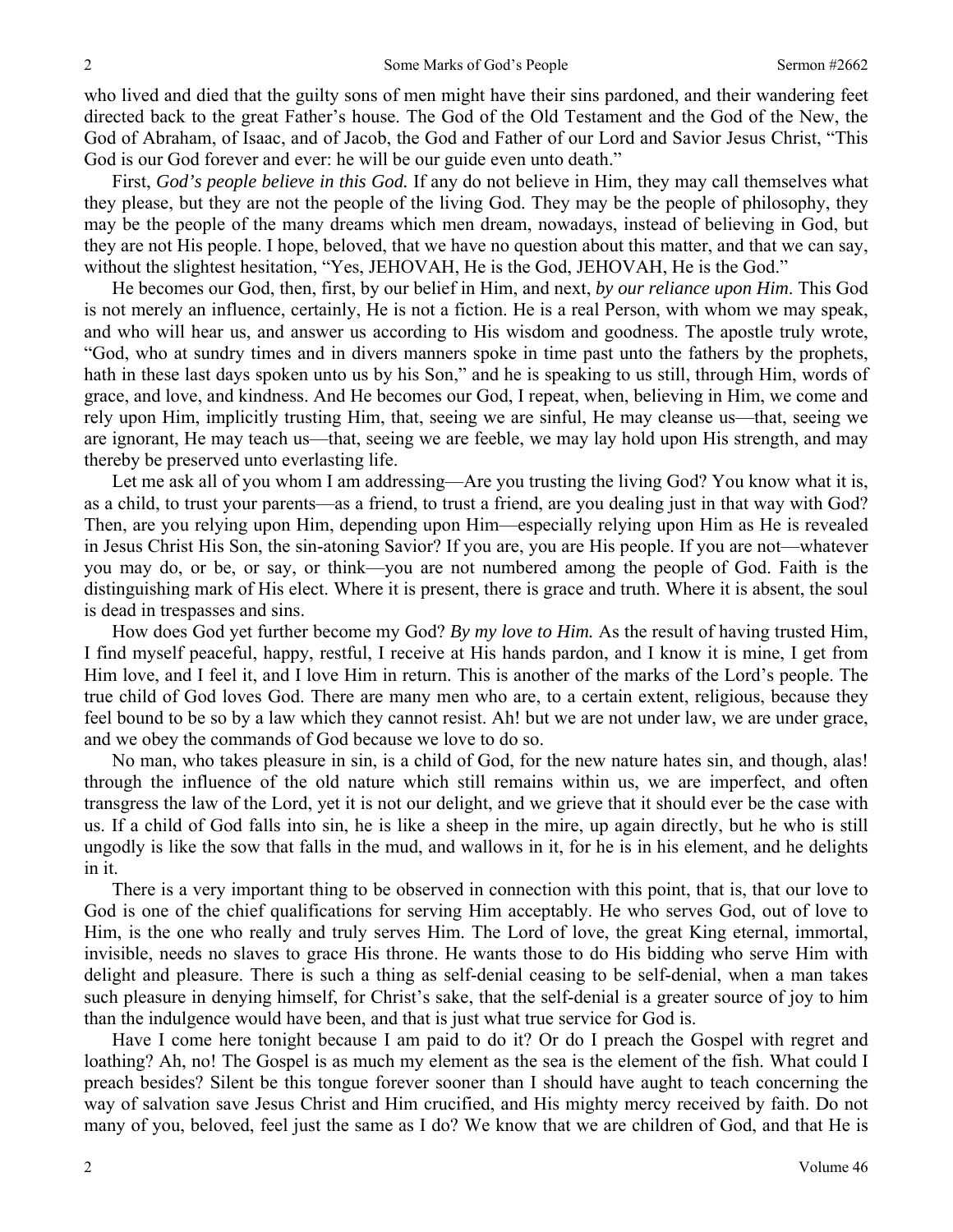How, next, does He become our God still more clearly? *By our avowal of Him,* when we come forward and say, "Let others do what they will, but as for me and my house, we will serve the LORD,"—and when we say, "God has set forth His Son, Jesus Christ, to be the Savior of sinners, we accept Him as our Savior, and with our mouth we confess that we have done so. Let men hear it, let angels hear it, let devils hear it, it matters not to us how many hear our confession that we are set apart for God and for His Christ."

Our Christian profession is not a profession of perfection. Nay, nay, it is not a profession that we are, in and of ourselves, any better than other people, but it means that we have believed in Jesus Christ unto the renewal of our nature and the salvation of our souls. He who has had that great work of grace done in him and for him ought to say—and say at once—"This God is my God forever and ever; he shall be my guide even unto death." Let us be branded with the name of God. Let us, beloved, who have believed in Jesus, be God's men, and God's alone, and on all suitable occasions let us confess the blessed impeachment that we are not our own, for we are "bought with a price"—that price being more than we can ever calculate, even the precious blood of Jesus, God's dear Son.

Genuine people of God, then, have the Lord to be their God, according to the first two words of our text, "Your God." And oh! beloved, I have scarcely time to tell you in what a sweet way we get *personal possession of God.* After having trusted Him, and relied upon Him, and loved Him, and confessed that we belong to Him, we get to be as conscious of His presence as we are of the air we breathe. We are able freely to converse with Him, and feel within our spirit that He is listening to what we say to Him, and that He is speaking back to us.

"Oh!" says someone, "I do not believe that is possible." Friend, you may do as you like about believing what I say, but at any rate, if you have never enjoyed this experience, that does not prove that there is no such thing. We are as honest as you are, and we have as much right to be believed as you have. If we were before a jury, we would be as good witnesses as ever you would be.

We are not liars, and we do solemnly declare that God's presence is so consciously realized by us that we are certain that "in him we live, and move, and have our being," and that spiritual communications—communications from the Holy Spirit—are frequent with us, checking us when we might fall into sin, stimulating us when we would be laggard, enlightening us when we are in difficulty, and sometimes bearing us upward, as on eagles' wings, till we seem to get into the very vestibule of heaven, and could scarcely be happier than we are, or else, I think, we must die. Oh, yes! there is a God, we who believe in Jesus have this God as ours, and we will rejoice in Him.

That, then, is the first mark of the Lord's people, the Lord is their God.

**II.** A second mark of the Lord's people is given in our text, read the whole of the first sentence, and you will see that he who feels that God has called upon him to serve him with all his strength is one of the Lord's servants, "Thy God hath commanded thy strength." That is to say, ALL THE STRENGTH OF A CHRISTIAN—physically, mentally, morally, spiritually—IS AT GOD'S DISPOSAL.

A true Christian owns that all he has, and the best of all that he has, should always be consecrated and dedicated to his Lord. First, *we are heartily to obey God's commands.* There is no part of our strength that we may reserve for ourselves, it all belongs to our Lord. We are to be like a soldier, who, when he goes to war, thinks of nothing but how he shall discharge his duties so as to please his commanding officer.

Now, my dear hearer, is that the case with you? Has God commanded your strength? "Well, sir, I go to church, I go to chapel, I profess to be a Christian." Yes, yes, yes, but there may be nothing in all that, has God the absolute and sole command of you? Is He your Commander-in-Chief? Has he come and taken possession of that strong will of yours, and made it subject to His will? And if He has made you to be a man strong in faith, fervent in love, brave in holy daring, and great in patience, do you desire to have all those forces used for His glory, and His glory alone? If not, you are not one of God's people,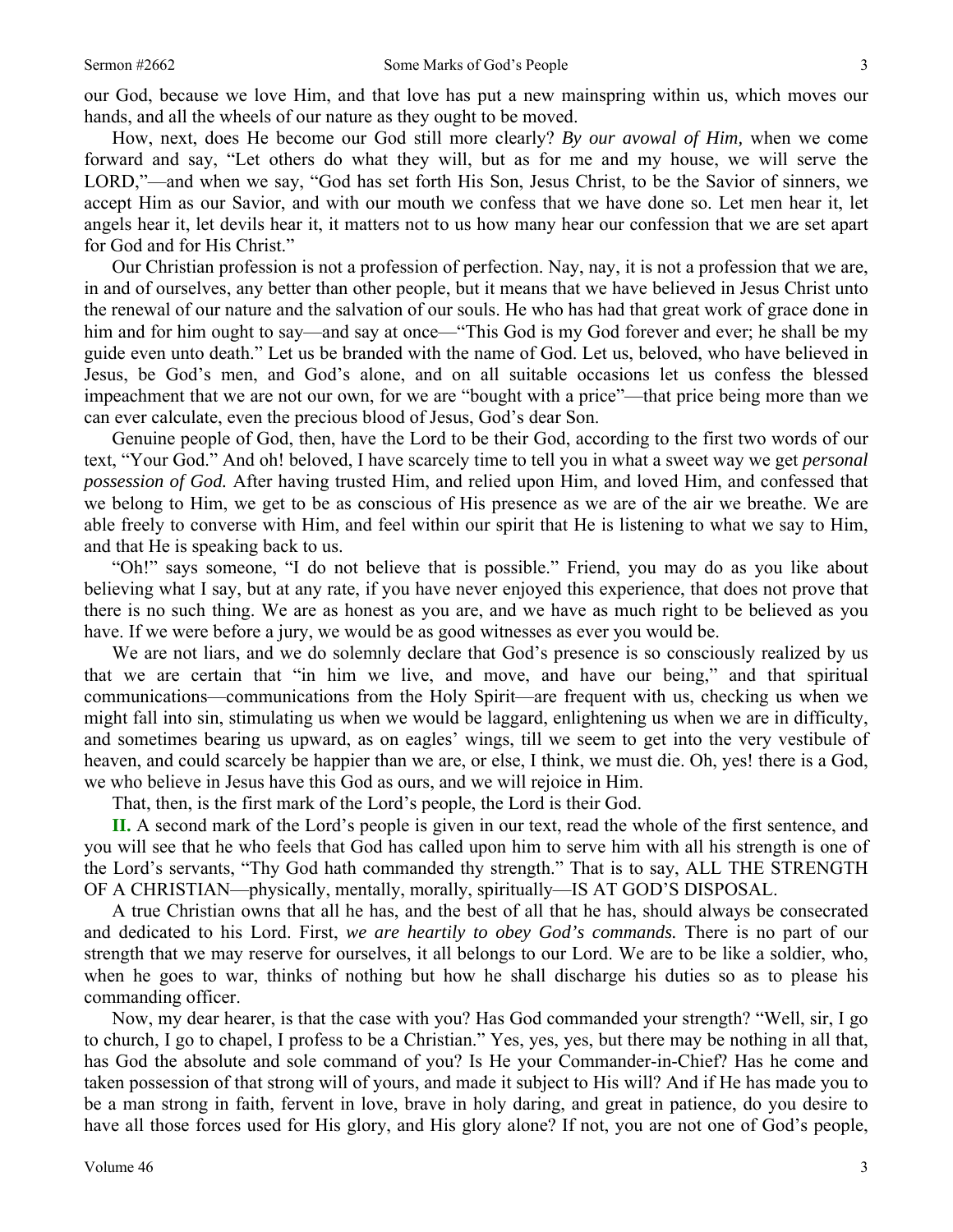but if you do hold all your powers at His disposal, that is one of the marks of His people, and the more clear it is, the better. Beloved, God is to be served by us with all our heart, and with all our mind, and with all our soul, and all our strength.

After this fashion, also, *we should pray to Him fervently.* Oh, what poor prayers some people pray, when they bow their heads for a moment as they come into the house of God. Often, there is no prayer at all in it, and it is the same when they kneel down by their bedside, nearly asleep, or when they get up in the morning rather late, and the bell is ringing for breakfast, and they hurry down, yet they call that prayer. Listen to the text, my friend, "Thy God hath commanded thy strength." Take the pick of the day for prayer if you can. If you are half asleep at other things, be wide awake then. It is the best time for trading that you ever have, see that you make good use of it.

This is the most noble exercise, except one, in which you can be engaged, get all the good that you can out of it. When you go up to the mount, like Elias on the top of Carmel, bring all the powers of your heart, and mind, and soul, to bear upon this privileged occupation, and cry mightily unto God. Halfhearted prayers ask for a denial, and usually get it. Pray as if you meant to be heard. Pray as he, who is starving, asks for bread, or for a drink of water if he is dying of thirst. Plead as he does who pleads for his life, for this is the way to prevail with God. Effectual fervent prayers bombard the gates of pearl, and the kingdom of heaven is carried by the violence of that importunity which will not take a denial. "Thy God hath commanded thy strength." Oh, for more of this kind of prayer!

And the same strength ought to go out *when we praise God.* Never ought our heart to be more energetic than when we say, "Blessed be His holy name!" And when we are singing in company with others, then also should we praise the Lord with joyous heartiness. I love to hear the bright, gladsome songs of people who really sing with their souls as well as with their voices. I have been in some congregations where, during the hymns, I have thought I needed a microphone to enable me to hear what they were singing, for they sang so very softly. Pull out the stops of your organ, and let the music fly abroad, for "thy God hath commanded your strength."

In a similar fashion, we should *labor for the Lord earnestly.* In the great warfare which we have now to wage against the world, the flesh, and the devil, let us give to God the whole of our strength. Some people are said to work so hard for Christ that they wear themselves out. What a blessed consummation that must be! To wear ourselves away in our Master's service, to let the zeal of God's house eat us up, is the very best thing that can happen to us. I am sorry to say that I do not meet with many people who are too zealous. Some are so, because they have not much brain, and what little they have easily catches fire. Very well, my brother, if that is your case, burn away.

There are some, however, who have more brains, but they seem to keep them very damp, so they never get thoroughly alight, but he who serves God aright should burn if he does not blaze, though it is better to be a burning and a shining light, as John the Baptist was. There should be a red, ruby-like heat in the very center of our soul. If there are no sparks and flames, yet should our heart be on fire for God. God never meant us to do His work half-heartedly, but He does wish each of His people to feel and say, "My God hath commanded my strength, and he shall have it."

And lastly under this head, let us give God our strength by *living wholly to Him in our ordinary life.*  It is a great mistake to make a division between that which is "sacred" and that which is "secular" in a Christian's life. You are not only to serve God when you worship Him in the Tabernacle or in any other house of prayer, you are to equally serve Him tomorrow morning when you take the shutters down from your shop windows. Pray to God, as you do so, "O Lord, take my shutters down, and enlighten my darkness! I know that, this day I cannot prosper without Your blessing. I mean to work hard at my business, but it is vain to rise early, and to sit up late, unless You do bless my effort. Lord, be with Your servant all the day long!"

Here comes the first customer. Now pray the Lord that you may not say anything to him but what is right, and ask God to give you an opportunity of saying a good word to him about the Lord Jesus Christ. Here come half a dozen customers all at once, now, you young men, pray the Lord to enable you to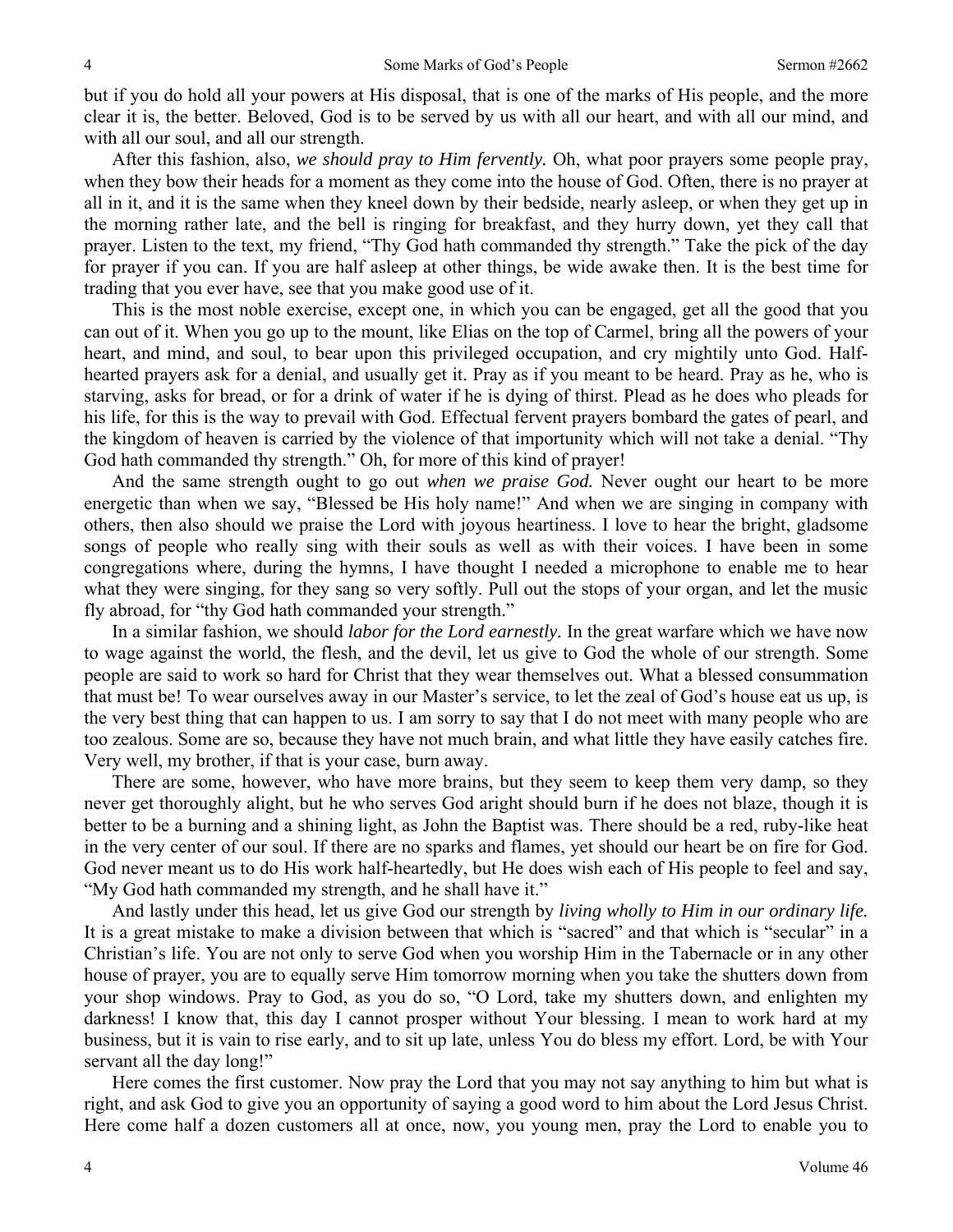attend to your business as you ought to do it so as really to serve those who employ you, "not with eyeservice, as men-pleasers, but as the servants of Christ, doing the will of God from the heart," even while you are serving your earthly employer. All day long, there are opportunities for glorifying God if a man really wishes to do it. If the Spirit of God be with you all day, you will feel, and say to yourself, "I will give to God all my strength.

These things down here—this measuring out, either by yards or by bushels—this buying and this selling—must be done by somebody, and I must, by some means, earn my bread by the sweat of my brow, or the sweat of my brain, and as this is what God has given me to do, I will do it thoroughly, with a single eye to His glory, so that no one shall ever be able truthfully to say that Christianity makes me, in any respect, a worse man than I was before I knew the Lord." "Thy God hath commanded thy strength," so live unto God in everything.

Let your meals be sacraments, let your garments be vestments, let your common utterances be a part of a great life-psalm, and let your whole being be as a burnt-offering ascending unto the Most High, acceptable to God through Jesus Christ. Oh, for the power of the Spirit of God to help you to do this!

**III.** The next part of the verse will show you, dear friends, that God's people are known by this sign, THEY ASCRIBE TO HIM ALL THAT IS GOOD IN THEM, AND IN THEIR FELLOW MEN.

Let me read you the latter part of the text, "Strengthen, O God, that which thou hast wrought in us."

This applies, first, to *the steps which lead to conversion,* "That which THOU hast wrought for us." There is no prayer here about what we have wrought for ourselves, for that is all mischief and evil, which needs to be forgiven and undone. The sooner all that nature spins is unraveled, the better. What God works is worth having wrought for us and in us. There are some people who have very crude and false ideas about what the work of grace is in the soul. I heard one say that the sinner is to take the first step towards salvation, and then God will do the rest, but I have often said, and now say it again, that the first step is the one point of difficulty.

You know the French story about Saint Denis, whose head was cut off, and then it was said that he picked it up, and carried it in his hands for a thousand miles. That was what the priests of the Church of Rome declared, but one of Voltaire's followers very wittily remarked that, as for the thousand miles, there was no difficulty in that, it was only the first step that had any difficulty in it. If the saint could manage that part, the rest would be easy enough, and it is just so in the matter of salvation. If the dead man can pick his own head up—if the dead sinner can make himself alive—why, then he can do very well without God the all the rest of the way to heaven. But that can never be, for Jesus Christ is Alpha as well as Omega, the first as well as the last in the sinner's salvation, and we may constantly say to Him—

#### *"No sinner can be beforehand with Thee; Thy grace is most sovereign, most rich, and most free."*

Nay, further, not only does God begin it, but *it is He who carries it on*. If ever the work of grace were to stop at a certain point, and the rest of it were to be the work of nature, that linsey-woolsey garment would be unfit for a child of God to wear. Ay, and what is more, the work, which God has begun, *He must finish too.* If He has left anything to our unaided strength, we shall fail in that particular point and all of it will become faulty and useless. The true people of God are resting, for the whole of their salvation, upon the Triune JEHOVAH—upon the Father's love, upon the Son's redemption, and upon the Spirit's effectual work upon the heart and conscience. It must be all of God, and all of grace, from the first even to the last, and they are the true people of God who feel and know this.

Let me speak to some of you who have been taking the pledge lately. That is a very right thing to do, I wish that all did it, but that will not save you. The salvation of the soul is God's work, and you must come to Him for it. "But supposing I abstain for the future, will not all be right?" Certainly not, what about the times when you have been drunk? "Oh*,* well, of course, the pledge will not wipe out that sin." No, it will not.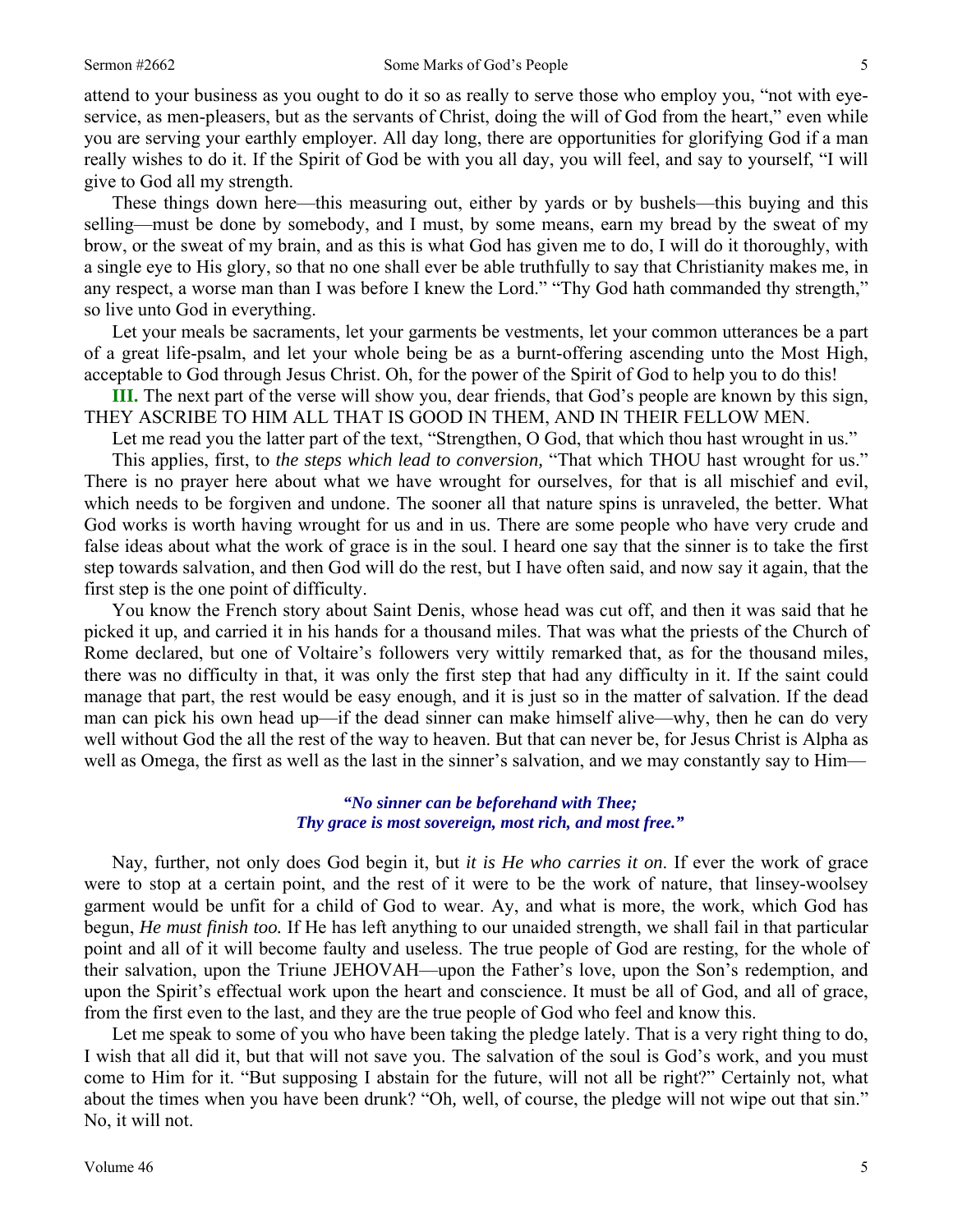If you are a thief, would you tell the magistrates that they must not punish you because you are not going to steal again? "No," they would say, "we must punish you for what you have done*.*" There are all your past sins, and only the Lord Jesus Christ can blot them out. Perhaps a man says, "But if I abstain from sin in the future, will not that do?" No, it will not. You owe your grocer a long bill, do you not? Call upon him, and tell him that you cannot pay a halfpenny of the debt, but that you are not going to get into debt any more. "Oh!" says he, "but that will not do for me, there is a County Court somewhere, and I shall get a summons for you to appear there."

So, if you go to God, and say, "I am not going to sin in this way any more," He will not believe you, but if He did, He would say, "What about the past?" "God requireth that which is past." There is the stain of your past sin upon you, how can that be removed? Not by your tears, if you could shed an Atlantic full of tears, yet might the red spot of your sin turn every wave to carmine, and the fatal spot would be upon you still. Nothing but the blood of Jesus can wash you clean, and none are God's people but those who know that, and who come to Him for salvation, and cleansing, and everything, and who commit themselves, body, soul, and spirit, unto Him.

**IV.** Now, lastly, the fourth mark of God's people is that THEY PRAY TO HIM FOR THEIR STABILITY, "Strengthen, O God, that which thou hast wrought for us."

What is a man's strength? Some think that their strength lies in their resolution. "Now," says one, "I have said it, and I will keep to it. You know, I am not a man who is easily turned from his purpose, I have made up my mind, and I will do it." Yes, I have known several who have made up their mind, but it did not come to much when they had made it up. And I have known a great many persons promise, and having done that half a dozen times before, and broken their promise every time, it did not come to much when that was done. "Oh!" says one, "do not think that I shall act like that, I pledge myself to act differently." Yes, yes, and when a man has not a halfpenny in his pocket, and he pledges himself that he will be a millionaire, I think to myself, "All right, but he had better not begin spending any of it yet."

A soldier puts on his harness to go out to fight—he has his helmet on his head, and greaves of brass on his legs, and a breastplate, and all the rest of the armor. "Am I not a brave fellow?" he asks. When you come back, you may be, but not just yet. Remember Ahab's message to Ben-hadad, "Let not him that girdeth on his harness boast himself as he that putteth it off."

I believe in you, my dear friend, you have made a promise, and I believe that you will keep your promise. That is to say, I believe as much in you as I do in the majority of people. "How much is that?" you ask. Well, not too much, for I have seen too many men to place much reliance upon them. I have not yet been fifty years among them, but there are several of them whom I would only trust as far as I could see them, there are some whom I would not trust as far as that, and there are others whom I thought I might trust out of my sight, and I have done so—and I have got bitten by them. I believe myself bound to give as much credence and confidence to your resolution as your resolution is worth, so please let me see how much it is worth by observing how you go on.

"Oh!" says one, "but there is an addition to my resolution, there is my past experience. I am an experienced person, I am not like your young chits who are apt to be easily led astray again. 'A burnt child dreads the fire.' My experience has made me very careful, and steady, and reliable." Yes, I know, you are the man whom I would not trust with a bad farthing, because the very people who have demanded my trust on the ground that they could not be led astray, I have generally found were the men who had already gone far astray.

I knew an old friend, who used to attend here, and who was a very curious sort of man, but he had a great deal of common sense. A deacon of a church met him in Smithfield, one morning, and asked him for a loan of fifty pounds. He was going to say, "Yes," for he knew and trusted him, but the deacon said to him, "Robert, you know you can safely lend that amount to me. I shall be sure to let you have it on the day that I promise, at my time of life, I am quite past temptation." My old friend stopped, and said, "I was going to let you have that fifty pounds, but as you have arrived at that point, I shall not lend you a halfpenny, for I am quite certain I should never see it again." At that very moment, the man knew that he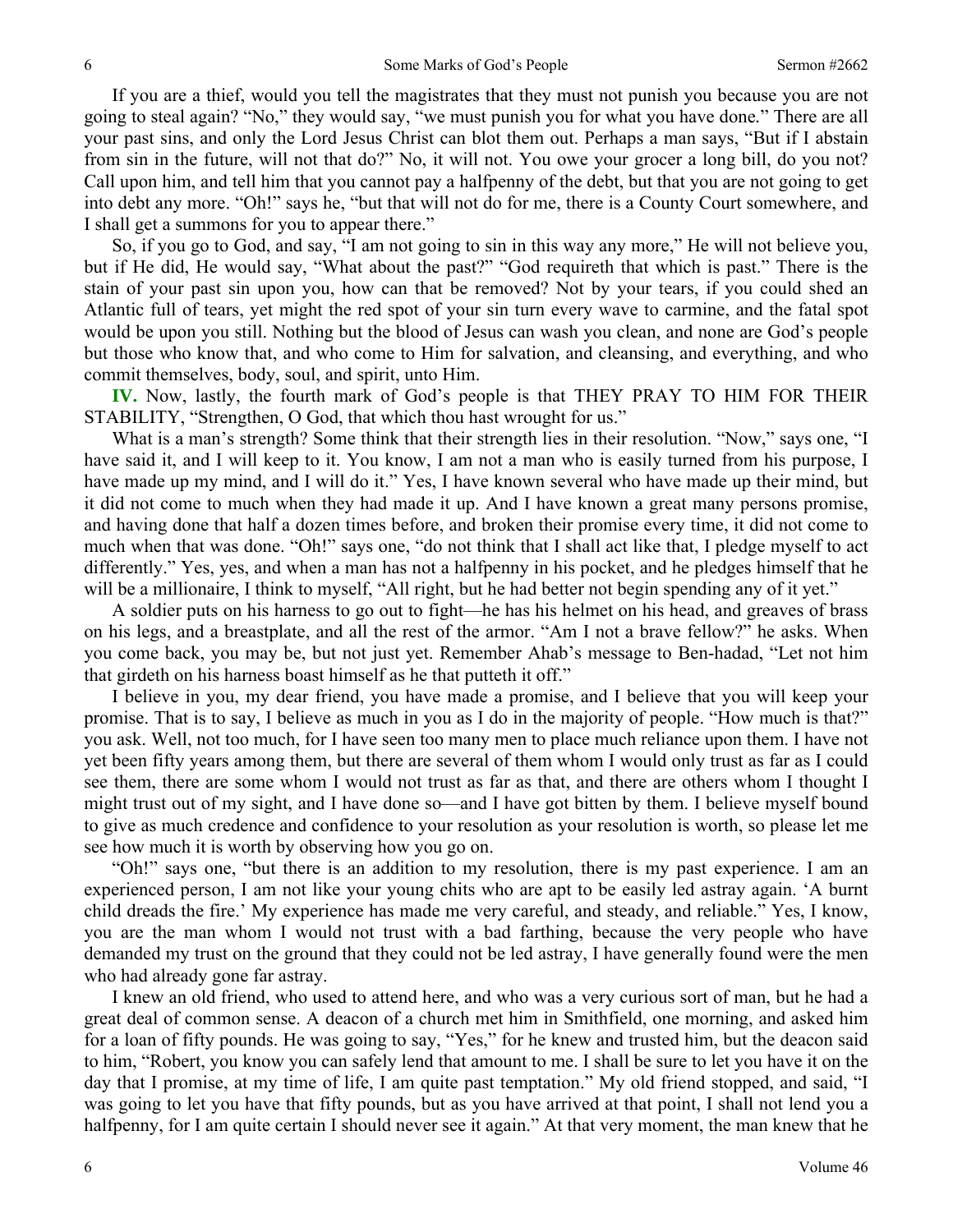was utterly bankrupt, and he failed, shortly after, for a very large sum too, yet he said, "You may safely lend it to me, for I am quite past temptation." "Well," says one, "then you would not have us believe in one another?" No, unless you want to believe a lie. David said, "Verily every man at his best is altogether vanity." "You are not very complementary." No, if you want compliments, do not come here, for I do not deal in them, and I do not intend to. God's Word is what I have to preach, and that contains something better than compliments.

Brethren and sisters, your best resolutions and your best experience are as strong as a broken reed. They only want to be touched in a certain way, and they will break again. You have already failed again and again, it is no use for you to start again as you started then, for you will fail again. The same causes, under the same circumstances, will produce the same results.

Now stop, my friend, while I get a grip of your hand, and say, "Come, let us pray together," and this shall be our prayer, "Lord, if You have wrought any good in us, however little it is, we dare not trust to it, or trust ourselves with it, but Lord, do you strengthen it. If it is only just a consciousness of sin, Lord, strengthen it till it grows into repentance. If it is only a little trembling desire to be right, Lord, strengthen it into a firm and brave resolve. If it is but a little hope in Christ, Lord, strengthen it until I can say, 'I know whom I have believed.' If I have a little germ of faith, Lord, strengthen it till the mustard seed grows into a tree. O Lord, I have promised to do this and that, but I know that I am as weak as water, I am apt to slip when I feel that I am standing most safely. Lord, help me, Lord, help me, lend me Your strength!"

Some of you have lately taken the pledge, "I promise, by the help of God, to abstain." That is the thing for you, that "help of God" is what you need. I do entreat any of you who are starting on a fresh life, do not start without the help of God. Do not attempt to go on without the help of God. And you, dear friends, who are far advanced in the Christian life, never be so besotted as to think that you have gone so far by God's aid, and now you can traverse the rest of the road without Him. You cannot do anything in that way.

Have you never noticed that we make our worst blunders over the plainest things? The children of Israel were commanded to slay all the Canaanites, but a company of Gibeonites disguised themselves in a very clever fashion, so the people said, "Their shoes are old and clouted, and their clothes—well, they must have come a long way, for they are dreadfully worn. These men look like travelers who have come from a very far-distant country." They did not make inquiries, for they said, "These are strangers, that is quite evident, so let us make a covenant with them, and let their lives be spared," yet, all the while, these men were their next-door neighbors, living just close to them. On the plainest point, the Israelites were taken in, and it is often the same with us.

Brethren, never trust in yourselves, even though your strength seems to be more than adequate for the occasion. Trust in God as much when you have a huge "Woolwich infant" to fire against your enemy as if you had nothing but a sling and a stone. When you are full of knowledge, and full of wisdom, and full of grace, yet still be nothing, and let the Lord your God be your All-in-all.

Oh! What a blessing it would be if every one of us would get to heaven! I do not see why we should not, the Lord being our Leader. One thing I know, if we do get there, by and by, there is not one of us who will throw up his cap, and shout, "Hurrah! Glory be to myself! I did this." Nay, nay, nay, but we will all go together, and such crowns as grace shall give us we will cast at Jesu's feet, and the song, "Non nobis, Domine," shall go up from all of us, "Not unto us, O Lord, not unto us, but unto thy name give glory, for thy mercy, and for thy truth's sake." Let us begin to learn that song now, and let us sing it in life, and in death, and forever, for our Lord Jesus Christ's sake. Amen.

#### **EXPOSITION BY C. H. SPURGEON**

### *PSALM 68*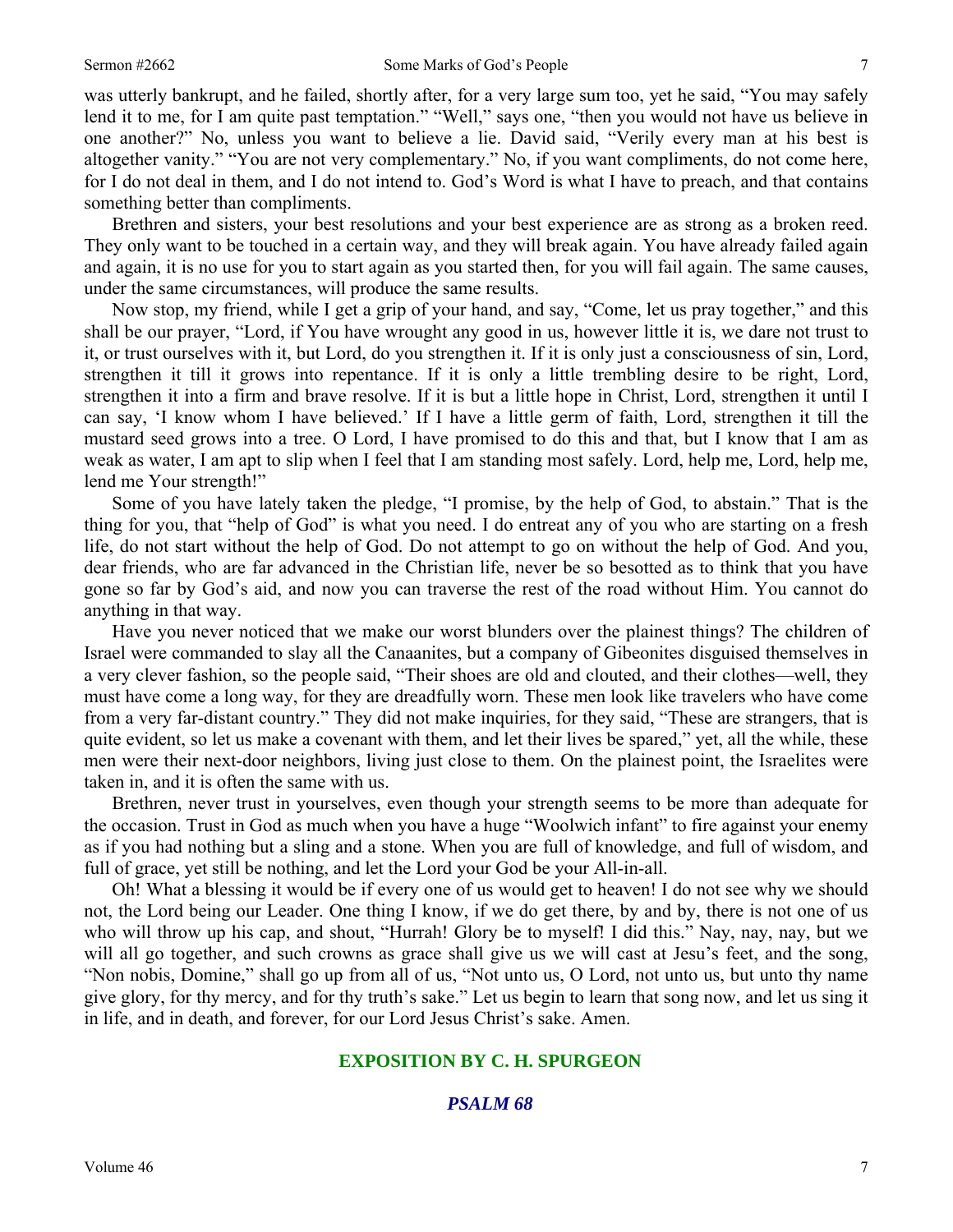This was a Psalm sung, at the removing of the ark, when it was taken up to its resting place on Mount Zion. All the tribes were gathered together, and in full pomp, they marched along, bearing the sacred chest. As they marched forward, the trumpets sounded, and this Psalm rose up to God.

#### **Verse 1.** *Let God arise, let his enemies be scattered: let them also that hate him flee before him.*

That is the way to move—God first, and His people following closely after Him. That is the true order of revival—the Lord in the van, then all His children, quick of step, to follow where He leads. The psalmist seems to take it for granted that there would be no fighting if God should arise, for all His enemies would be put to flight by His presence.

**2-3.** *As smoke is driven away, so drive them away: as wax melteth before the fire, so let the wicked perish at the presence of God. But let the righteous be glad; let them rejoice before God: yea, let them exceedingly rejoice.* 

The courtiers of God ought to be clad in the silks of joy, and to be bright with the jewelry of rejoicing.

**4-5.** *Sing unto God, sing praises to his name: extol him that rideth upon the heavens by his name JAH, and rejoice before him. A father of the fatherless, and a judge of the widows, is God in his holy habitation.* 

In the wilderness, the Israelites were like a company of fatherless people, but God was their Protector, and in all their trials and dangers He was their Defender.

**6.** *God setteth the solitary in families: he bringeth out those which are bound with chains: but the rebellious dwell in a dry land.* 

They had been in a sad condition in Egypt, scattered and driven hither and thither. God promised to bring them all together, in great families, and to richly bless them.

**7-8.** *O God, when thou wentest forth before thy people, when thou didst march through the wilderness; Selah: the earth shook, the heavens also dropped at the presence of God: even Sinai itself was moved at the presence of God, the God of Israel.* 

If the translators had given us the original words, we would have valued this Psalm much more, for it contains nearly every name of God. This verse would run, "Even Sinai itself was moved at the presence of Elohim, the Elohim of Israel."

**9-10.** *Thou, O God, didst send a plentiful rain, whereby thou didst confirm thine inheritance, when it was weary. Thy congregation hath dwelt therein: thou, O God, hast prepared of thy goodness for the poor.* 

It rained manna, and it rained quails. There are no difficulties about the commissariat of an army when God is the Commander-in-chief. All shall be provided for those who put their trust in Him.

**11.** *The Lord—* 

Or Adonai—

**11.** *Gave the word: great was the company of those that published it.* 

When God speaks, He always has publishers of His message. Our Lord found a woman at the well, and sent her back to the men of the city as His messenger, and He will find many others before His work is all done.

**12-13.** *Kings of armies did flee apace: and she that tarried at home divided the spoil. Though ye have lain among the pots,—* 

Grimy among the brick kilns, covered with clay, and black with smoke—despised, rejected, earthbound,—"Though ye have lain among the pots,"—

**13.** *Yet shall ye be as the wings of a dove covered with silver, and her feathers with yellow gold.* 

There are good times ahead for God's people. Rich and rare blessings are laid up in store for them that fear Him. Therefore, let us rejoice in Him even now.

**14.** *When the Almighty scattered kings in it, it was white as snow in Salmon.*